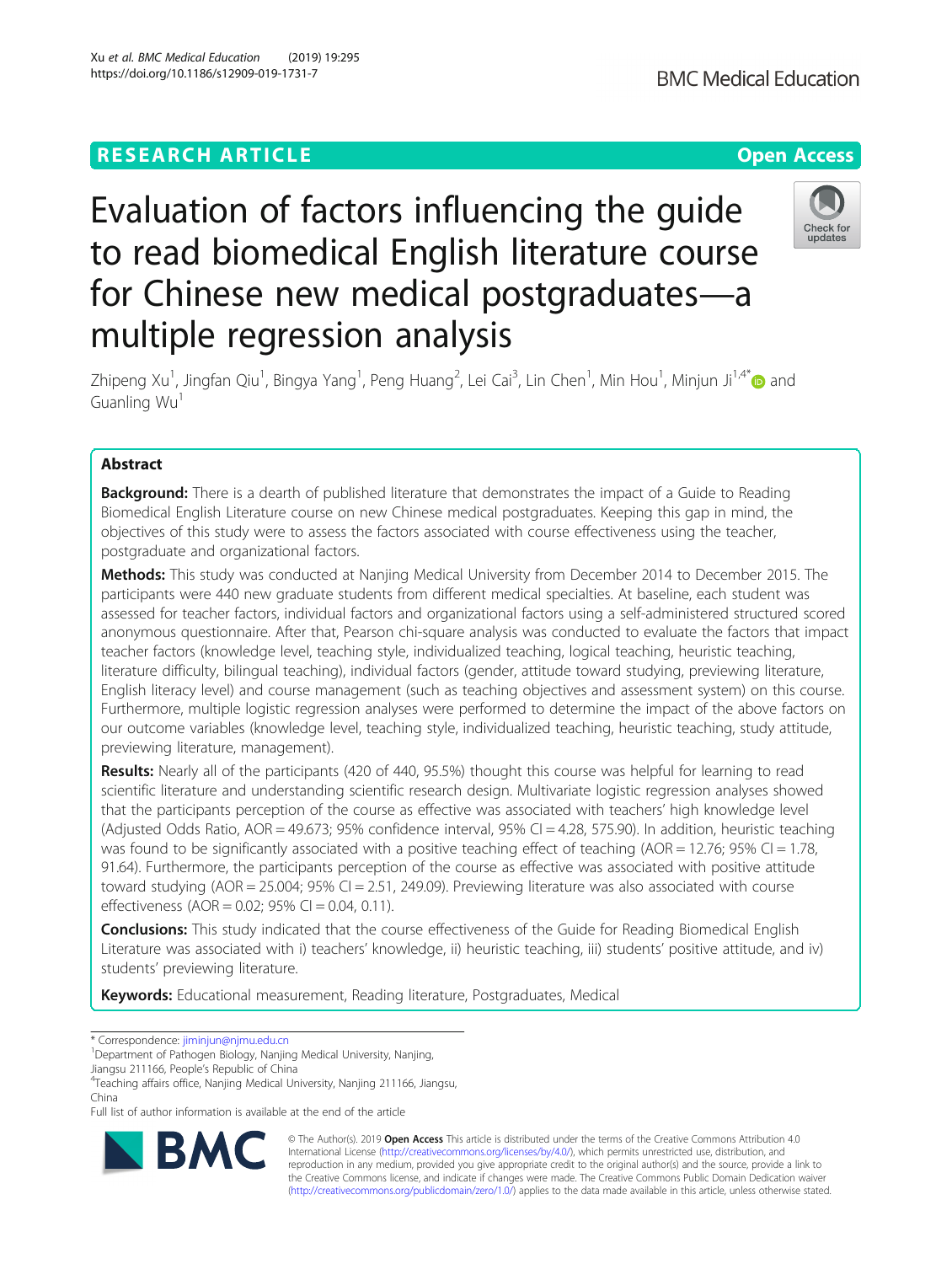### Background

Higher medical education in China has developed quickly, not only providing more clinical doctors and medical researchers for the country but also posing a significant challenge for postgraduates wishing to devote themselves to society [[1\]](#page-6-0). Medical postgraduates must develop their abilities and professional skills, one of the most fundamental of which is literature reading competence at the university level.

As one scholar said, "If an organization does not learn faster than the rate of change in their environment, they die" [\[2](#page-6-0)], and the same applies to medical graduate students. Reading the scientific literature is not only an important part of medical research but also an essential part of postgraduate study. Studies have noted that students who have grown up in non-English speaking countries are always limited by language and professional knowledge in reading English literature, including difficulties in understanding and memory [\[3](#page-6-0), [4](#page-6-0)]. This difficulty has become a major obstacle for postgraduates' acquisition of relevant scientific information through reading. Keeping this in mind, Prof. Guanling Wu (Nanjing Medical University) established a course called "Guide to Reading Biomedical English Literature" in 2004. This course is designed to instruct each new postgraduate student in mastering how to read scientific literature and obtain effective scientific information from their reading.

The course, which is open to new postgraduates who are newly admitted to the university, is now a popular elective course for postgraduates at Nanjing Medical University. The lectures help graduate students master strategies, methods, and techniques for reading biomedical papers through lectures, examples and class discussions, which meet the requirements of conducting research projects. Since the beginning of the course in 2004, it has been welcomed by students because of its practicality and its novel and unique teaching methods. Students' enthusiasm for this elective is high: the annual student elective rate (electives enrollment accounts for all new medical graduates) is approximately 60–80%, and each class has high attendance (good compliance). Through taking this course, a large number of new postgraduates can shift from passive acceptance of popular education in English to active learning of professional knowledge as soon as possible, thereby accelerating the process of reaching the forefront of international disciplines.

### Aim

We aimed to evaluate the factors that affect the effectiveness of implementing this course with medical postgraduates in China: 1) to estimate the association of teaching effectiveness with teacher, postgraduate and organizational factors; 2) to investigate the influencing factors on effective teaching outcomes of the course; and 3) to identify problems in the course and adjust the teaching plan in the future.

### Methods

### **Participants**

A cross-sectional survey was conducted in Nanjing Medical University, Jiangning District, Nanjing, in December 2014, with postgraduates who took the course "Guide to Reading Biomedical English Literature". A total of 440 questionnaires were collected from 589 graduates for the analyses, yielding a response rate of 73.57%. All of the participants were first-year postgraduates, having completed five years of undergraduate study. It will take these students three years to get their master's degree as postgraduates. The specialties of postgraduate students in our study included basic medicine, pharmacy, public health, nursing, social medicine, stomatology, and clinical medicine.

### Course schedule

This course (2 credits) has been a popular elective for new graduate students since 2004. It covers seven items: "strategies and techniques for reading English literature, document review of project planning and implementation stages, interpretation of dissertations, experience in developing writing skills from literature reading, review reading, critical reading, and application of literature in the writing of postgraduates' research plans" (see Table [1](#page-2-0)); each item is taught by its own professor. Four hours are devoted to each item in this course (for a total of 28 h). Before this course, the course leader convened all teachers at a collective preparation and training session to develop teaching plans to exclude variation in teacher factors. Five speakers in this course used the Exemplary Teaching Method, which means teaching by example literature. All of the seven professors teaching in this course have more than 10 years of teaching experience and more than 1 year of overseas (American) study experience. This course's assessment requires each student to submit answers to questions about the selected literature (see Additional file [1\)](#page-5-0). Teachers scored these answers.

### Questionnaire

A questionnaire was designed to investigate the factors affecting the course effectiveness. Since this is the first study to determine the factors associated with the effectiveness of this course guiding Chinese new medical postgraduates in reading biomedical English literature (see Additional file [2](#page-5-0)), the study used a self-designed paper-based Chinese questionnaire that comprised 12  $(8 + 3 + 1)$  questions (factors) regarding teacher factors (knowledge level, teaching style, individualized teaching,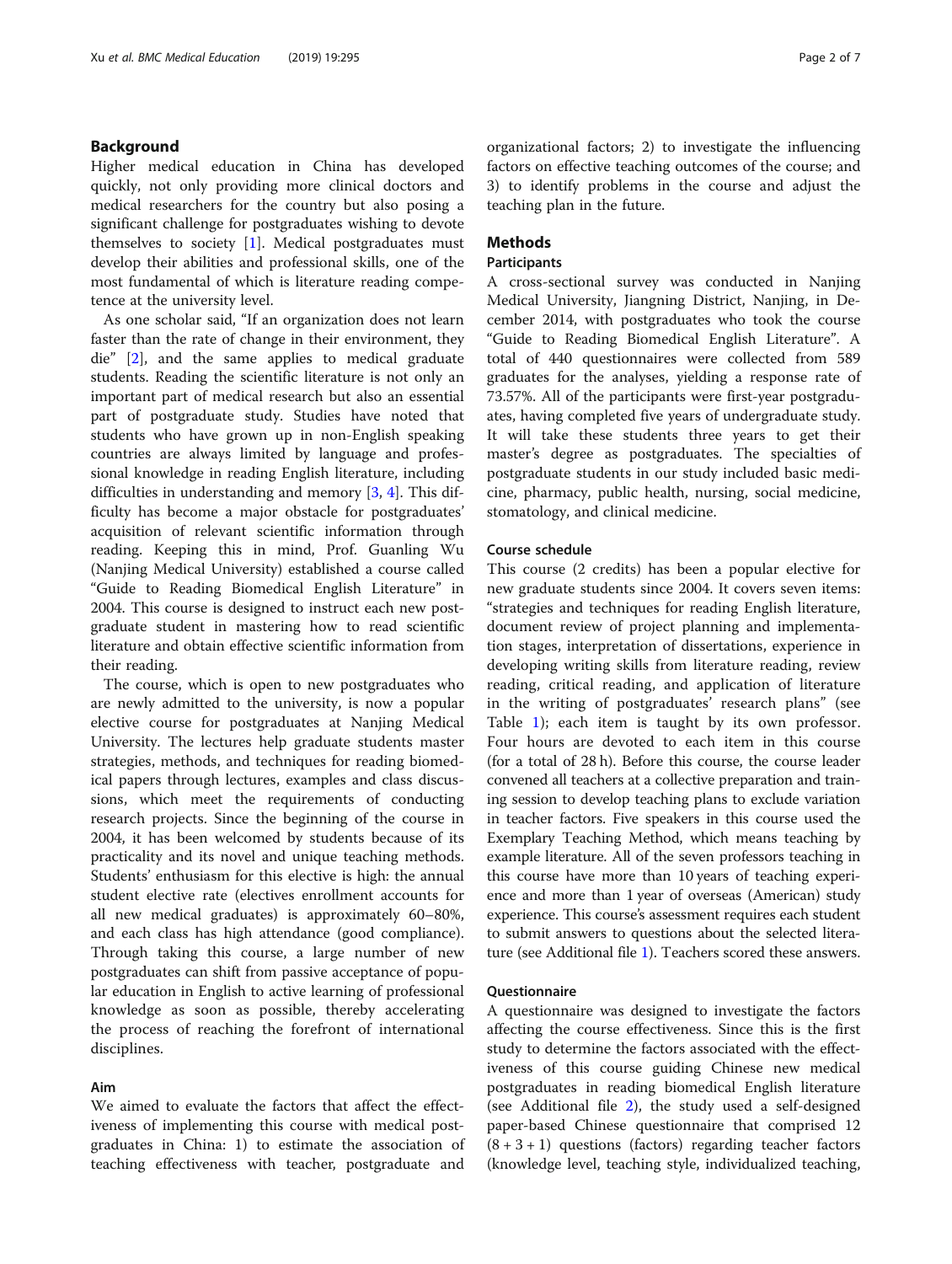| Speakers  | Contents                                                                 | Teaching methods                     | Language        |
|-----------|--------------------------------------------------------------------------|--------------------------------------|-----------------|
| Speaker 1 | Strategies and techniques for reading English literature                 | l ecture.                            | Chinese         |
| Speaker 2 | Document review of project planning and implementation stage             | Exemplary Teaching (Model Article 1) | Chinese-English |
| Speaker 3 | Interpretation of the dissertation                                       | Exemplary Teaching (Model Article 2) | Chinese-English |
| Speaker 4 | Experience writing skills from literature reading                        | Exemplary Teaching (Model Article 3) | Chinese-English |
| Speaker 5 | Review reading                                                           | Exemplary Teaching (Model Article 4) | Chinese-English |
| Speaker 6 | Critical reading                                                         | Exemplary Teaching (Model Article 5) | Chinese-English |
| Speaker 7 | Application of literature in the writing of postgraduates' research plan | Lecture                              | Chinese         |

<span id="page-2-0"></span>Table 1 Course Schedule of Biomedical English Literature Guide

logical teaching, heuristic teaching, literature difficulty, bilingual teaching), student factors (gender, attitude toward studying, times of preview literature including translation of professional vocabulary and understanding of experimental methods, English literacy level), and course management (such as teaching objectives, organization, coordination, assessment system).

At the final class of this course, new postgraduates were asked to submit a questionnaire, which was completed anonymously in order not affect or bias respondents' answers.

Demographic data were collected on gender, age, medical specialty. Further items asked participants to answer questions using clear, guiding language. The main research content includes four aspects: teacher' factors, postgraduate' factors, organizational factors, and the effect of teaching. All participants completed the questionnaire in the class. These questions were scored on a scale of 1 (High), 2 (Medium), or 3 (Poor); a numerical score; or Yes/positive (No/negative). The data was double-blind entered to ensure the accuracy of the questionnaire data.

#### Statistical analysis

Data were entered into EpiData 3.0 and analyzed with SPSS 19.0 (SPSS Inc., Chicago, IL, USA). First, we listed the frequencies of basic characteristics of the graduates. Second, χ2 analyses were performed to assess the association of teaching effectiveness with teacher factors, postgraduate factors, and organizational factors. Third, to control for the confounding effects of our study variables, multivariate logistic regression analyses were conducted. In our logistic regression analyses, the variable was teaching effectiveness (yes/no), and the independent variables included teacher factors (knowledge level, teaching style, individualized teaching, logical teaching, heuristic teaching, teaching language), graduate student factors (times to preview literature, attitude toward studying, English literacy level), and the organizational factors (management).  $P < 0.05$  was considered statistically significant in our study.

## Results

### Demographic data

The demographics of the study participants are shown in Table [2](#page-3-0). The mean age of participants was 25.5 years old. Of the 440 participants, 181 (41.8%) students were male, and 256 (58.2%) were female. Fifty-six (12.7%) were aged below 25 years, 350 (79.5%) were aged from 25 to 26 years, and 34 (7.7%) were aged above 25 years.

The medical specialty distributions are as follows: 113 (25.7%) students are majoring in basic medicine, 17 (3.9%) students are majoring in pharmacy, 33 (7.5%) students are majoring in public health, 4 (0.9%) students are majoring in nursing, 18 (4.1%) students are majoring in social medicine, 16 (3.6%) students are majoring in stomatology, and 239 (54.3%) students are majoring in clinical medicine.

#### Evaluation of the effectiveness of the course

Table [3](#page-3-0) shows the effectiveness of the course after the new graduates took the course. Nearly all (420 of 440, or 95.5%) participants thought this course improved their reading ability and skills in reading and interpreting English medical literature, while 20 participants thought this course had no effect.

Table [4](#page-4-0) shows the results of  $x^2$  analyses examining the association of teaching effects with related factor. The results showed that several variables (logical teaching, difficulty of selected papers, bilingual teaching, gender, student's English literacy level) had no significant association with teaching effect (all  $p > 0.05$ ). However, other variables (knowledge level, teaching style, individualized teaching, heuristic teaching, attitude toward studying, previewing time, management) appeared to be associated with teaching effect (all  $p < 0.05$ ).

After controlling for the covariates (age, education, area, safety knowledge and behavioral risk score), the participants' perception of the course as effective was associated with teachers' high knowledge level (AOR = 49.673; 95% CI = 4.28, 575.90). In addition, heuristic teaching, which means guiding graduate students to ask questions or asking graduate students to express their opinions, was found to be significantly associated with a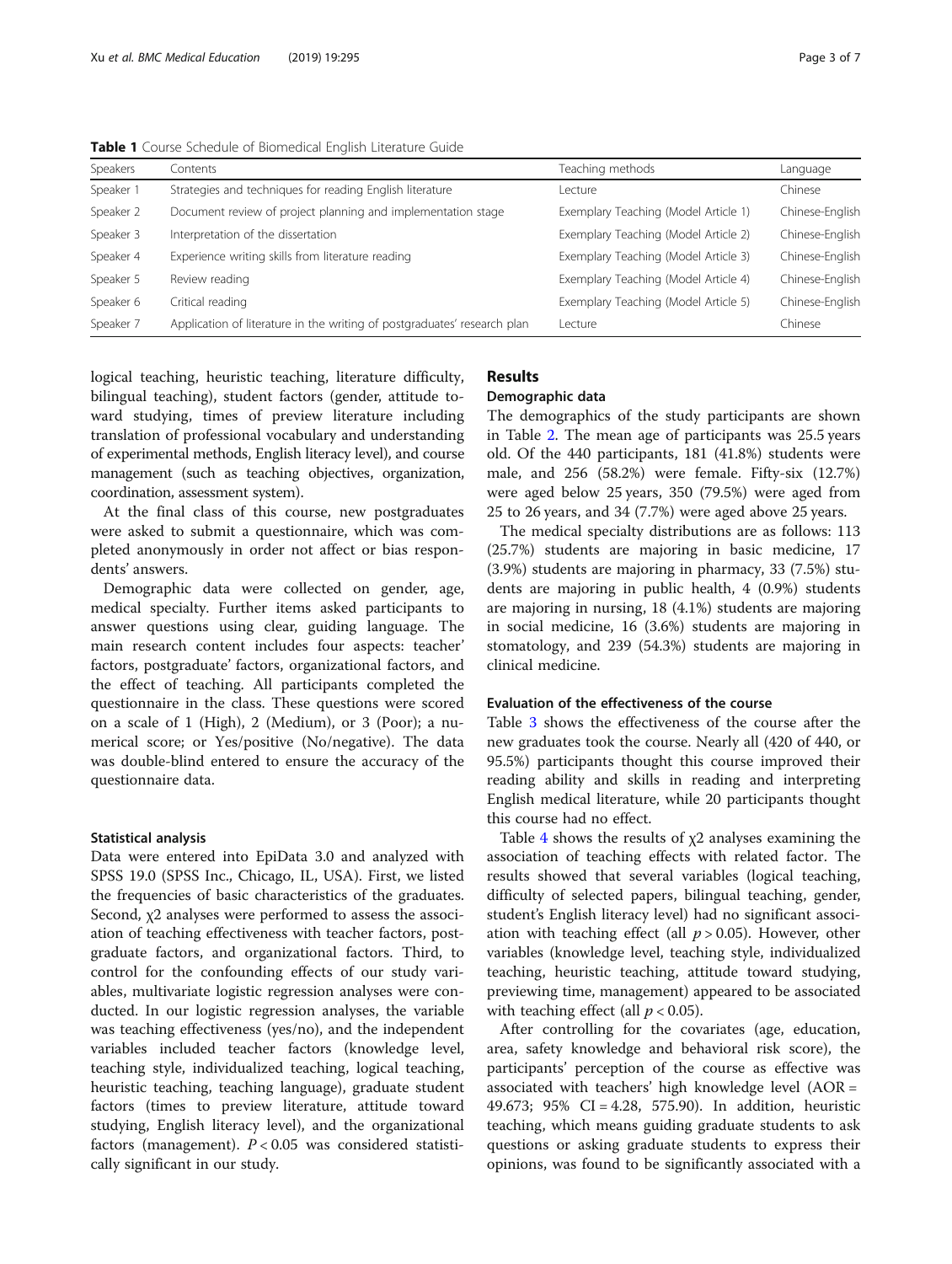<span id="page-3-0"></span>**Table 2** Basic characteristics of the graduates ( $n = 440$ )

| Characteristics           | n              | %    |
|---------------------------|----------------|------|
| Gender                    |                |      |
| Male                      | 184            | 41.8 |
| Female                    | 256            | 58.2 |
| Age, years                |                |      |
| < 25                      | 56             | 12.7 |
| $25 - 26$                 | 350            | 79.5 |
| > 26                      | 34             | 7.7  |
| Type of medical specialty |                |      |
| Clinical medicine         | 239            | 54.3 |
| Basic medicine            | 113            | 25.7 |
| Public health             | 33             | 7.5  |
| Social medicine           | 18             | 4.1  |
| Pharmacy                  | 17             | 3.9  |
| Stomatology               | 16             | 3.6  |
| Nursing                   | $\overline{4}$ | 0.9  |

positive teaching effect  $(AOR = 12.76; 95\% \text{ CI} = 1.78,$ 91.64). The participants' perception of the course as effective was associated with positive attitude toward studying (AOR = 25.004; 95% CI = 2.51, 249.09). Literature previewing was also positively associated with course effectiveness in our study  $(AOR = 0.02; 95\% CI =$ 0.04, 0.11) (Tables [5\)](#page-4-0).

In addition, the graduate students made some suggestions for improvement, including the following: 62% of the students believe that it is necessary to reduce the difficulty of the selected papers and choose some articles that are short and easy to understand; more than 75% of the students recommended including the teachers' experience in scientific research; and 65% of the students suggested increasing English writing skills training.

### **Discussion**

The education of medical postgraduates shoulders the dual responsibility of cultivating high-quality medical talents and developing medicine related science and technology, which is closely related to the sustainable development of the medical field in China. Training innovative talents, as one of the major aims for universities in China, requires the reform of traditional teaching methods [\[5](#page-6-0)]. However, in the field of medical school,

Table 3 Evaluation of the effectiveness of the course by graduates ( $n = 440$ )

| ◡<br>.    |        |         |  |  |
|-----------|--------|---------|--|--|
|           | Number | Percent |  |  |
| Yes       | 420    | 95.5    |  |  |
| <b>No</b> | 20     | 4.5     |  |  |
| Total     | 420    | 100     |  |  |

little research is oriented to courses that guide new postgraduates in reading scientific literature. For that reason, this paper is the first attempt to study the effectiveness of such a course in postgraduate-centered higher education, especially the relationship between course effectiveness and the teacher, postgraduate and organizational factors, such as teachers' knowledge or heuristic teaching and students' attitudes or literature previewing.

The new course has been welcomed and is wellattended by new graduate students; for example, the proportion of postgraduate students participating in the survey of this course accounted for 73.57% (440/589) of all postgraduate students in 2014. After taking this course, more than 95% of the graduate students believe that they have mastered literature screening and have learned reading skills and strategies (intensive or extensive reading, critical reading, problem-based reading and thinking, collation and classification of documents, etc.), which play important roles in aiding the design and implementation of their research topics. Marušić et al.'s study [\[6\]](#page-6-0) was mainly focused on study skills, such as access to medical literature and bibliographic databases, and taught young academic physicians to write a scientific article; while our work was mainly study the factors associated with course effectiveness from teachers, postgraduates and organizational factors.

The students' ability and skill in reading medical literature will be greatly improved after teachers are professionally trained. This new course for guiding students in reading biomedical literature is challenging for teachers, particularly those who teach using traditional methods. How teachers control a course and how they act in the classroom are key influences on learning outcomes. Indeed, our study showed that teachers' knowledge level and heuristic teaching were associated with enhancing the effectiveness of this course. The breadth of a teacher's knowledge of basic and clinical is one of the most important influences on the work performed in classrooms and, ultimately, on what medical students learn [[7](#page-6-0)]. We speculated that teachers who have rich knowledge about medicine at the organ, cellular, and molecular levels, as well as of clinical cases, may improve the effectiveness of this course.

Another requirement associated with effectiveness of this course was to encourage heuristic teaching. The old Chinese proverb states, "Give a man a fish and you feed him for a day. Teach him how to fish and you feed him for a lifetime". Heuristic teaching is not a specific teaching method, but an idea that guides teaching practice. This approach emphasizes the development of students' intelligence and, promotes students' internal learning motivation. In addition, heuristic teaching is a teacherled and student-centered interaction, encouraging students to actively complete the teaching and learning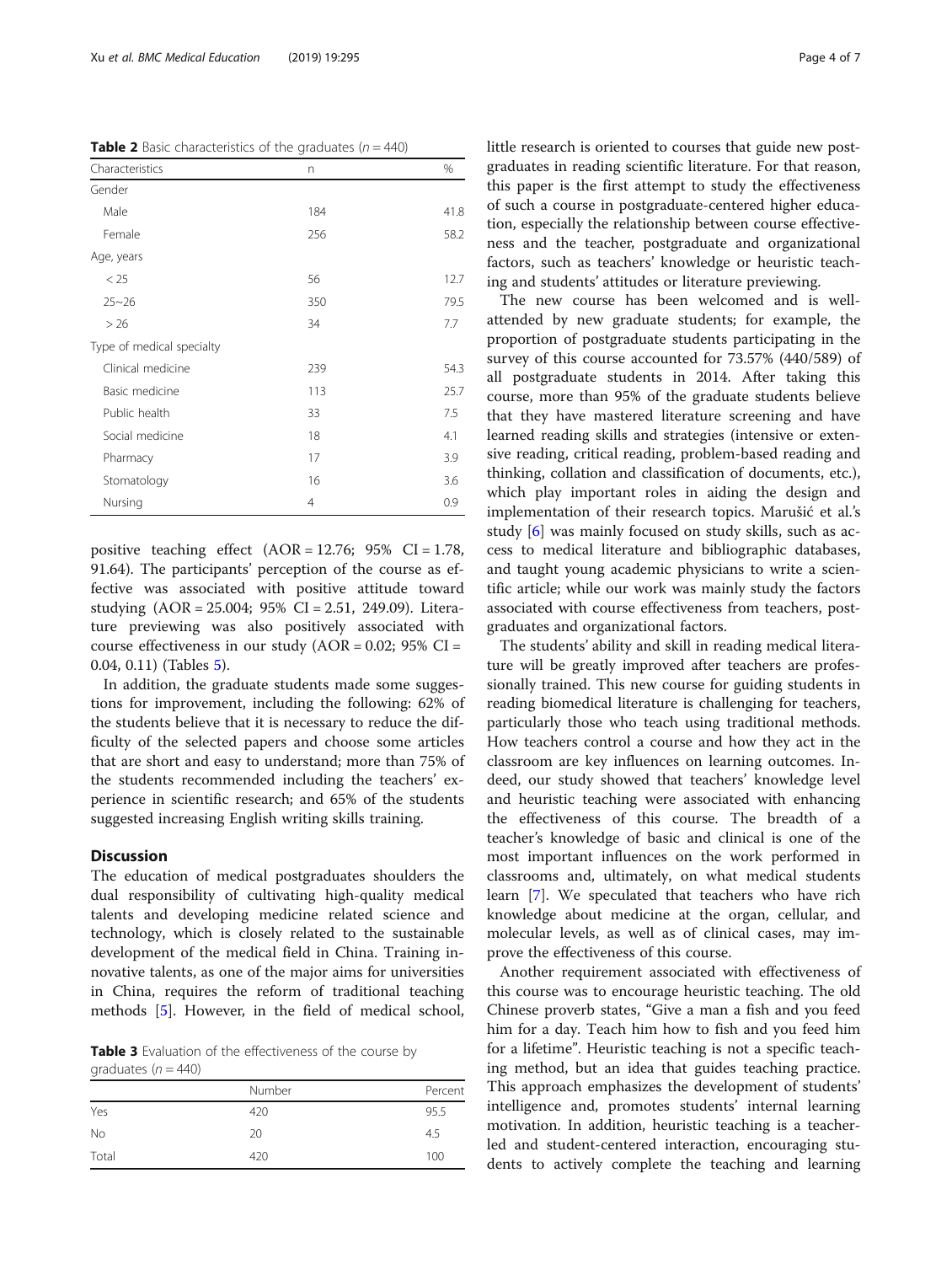<span id="page-4-0"></span>Table 4 Association of effectiveness of this course with

|                          |                        | teachers, graduate students and organizational factors ( $n = 440$ ) |        |       |  |
|--------------------------|------------------------|----------------------------------------------------------------------|--------|-------|--|
| Measures                 | Teaching effectiveness |                                                                      | χ2     | P     |  |
|                          | Yes (n, %)             | No (n, %)                                                            |        |       |  |
| Teachers factors         |                        |                                                                      |        |       |  |
| Knowledge level          |                        |                                                                      |        |       |  |
| High                     | 390(92.9)              | 9(45.0)                                                              | 46.236 | 0.000 |  |
| Medium                   | 30(7.1)                | 11(55.0)                                                             |        |       |  |
| Teaching style           |                        |                                                                      |        |       |  |
| High                     | 297(70.7)              | 8(40.0)                                                              | 12.419 | 0.002 |  |
| Medium                   | 116(27.6)              | 10(50.0)                                                             |        |       |  |
| Poor                     | 7(1.7)                 | 2(10.0)                                                              |        |       |  |
| Individualized teaching  |                        |                                                                      |        |       |  |
| High                     | 248(59.0)              | 6(30.0)                                                              | 17.644 | 0.000 |  |
| Medium                   | 159(37.9)              | 10(50.0)                                                             |        |       |  |
| Poor                     | 13(3.1)                | 4(20.0)                                                              |        |       |  |
| Logical teaching         |                        |                                                                      |        |       |  |
| High                     | 333(79.5)              | 14(70.0)                                                             | 2.422  | 0.298 |  |
| Medium                   | 83(19.8)               | 5(25.0)                                                              |        |       |  |
| Poor                     | 3(0.7)                 | 1(5.0)                                                               |        |       |  |
| Heuristic teaching       |                        |                                                                      |        |       |  |
| High                     | 279(66.4)              | 3(15.0)                                                              | 43.515 | 0.000 |  |
| Medium                   | 128(30.5)              | 11(55.0)                                                             |        |       |  |
| Poor                     | 13(3.1)                | 6(30.0)                                                              |        |       |  |
| Literature difficulty    |                        |                                                                      |        |       |  |
| High                     | 84(20.0)               | 6(25.0)                                                              | 1.256  | 0.534 |  |
| Medium                   | 242(57.6)              | 10(45.0)                                                             |        |       |  |
| Poor                     | 94(22.4)               | 4(30.0)                                                              |        |       |  |
| Bilingual teaching       |                        |                                                                      |        |       |  |
| Chinese                  | 80(19.3)               | 3(15.0)                                                              | 0.231  | 0.631 |  |
| Chinese-English          | 334(80.7)              | 17(85.0)                                                             |        |       |  |
| Student factors          |                        |                                                                      |        |       |  |
| Gender                   |                        |                                                                      |        |       |  |
| Male                     | 179(97.3)              | 241(94.1)                                                            | 2.436  | 0.119 |  |
| Female                   | 5(2.1)                 | 15(5.9)                                                              |        |       |  |
| Attitude toward Studying |                        |                                                                      |        |       |  |
| Positive                 | 411(97.4)              | 11(55.0)                                                             | 78.781 | 0.000 |  |
| Negative                 | 9(2.1)                 | 9(45.0)                                                              |        |       |  |
| Times of preview         |                        |                                                                      |        |       |  |
| $<$ 1 time               | 3(0.7)                 | 14(70.0)                                                             | 86.431 | 0.000 |  |
| 1 time                   | 94(22.4)               | 3(15.0)                                                              |        |       |  |
| $2~3$ times              | 301(71.7)              | 3(15.0)                                                              |        |       |  |
| > 3 times                | 20(4.8)                | O(0)                                                                 |        |       |  |
| English level            |                        |                                                                      |        |       |  |
| CET 4                    | 80(19.0)               | 4(20.0)                                                              | 0.011  | 0.916 |  |
| CET 6                    | 340(81.0)              | 16(80.0)                                                             |        |       |  |

|     | <b>Table 4</b> Association of effectiveness of this course with      |
|-----|----------------------------------------------------------------------|
| 40) | teachers, graduate students and organizational factors ( $n = 440$ ) |
|     | (Continued)                                                          |

| $1$ CUTTULIUCU         |                        |           |       |       |
|------------------------|------------------------|-----------|-------|-------|
| Measures               | Teaching effectiveness |           | χ2    | Р     |
|                        | Yes (n, %)             | No (n, %) |       |       |
| Organizational factors |                        |           |       |       |
| Management             |                        |           |       |       |
| High                   | 264(63.0)              | 7(35.0)   | 6.608 | 0.037 |
| Medium                 | 141(33.7)              | 11(55.0)  |       |       |
| Poor                   | 14(3.3)                | 2(10.0)   |       |       |

Note: all of the results were used continuity correction of Chi-Square Tests

process [\[8](#page-6-0), [9\]](#page-6-0). In our course, teachers told the students in advance about the English papers selected for the next class in advance and provided several key questions to help them to prepare. In class, several representative graduate students were asked to answer the key questions, and the other graduates supplemented with their own, which ensured that each student got involved. Heuristic teaching not only improved students' ability to find and solve problems but also created an active atmosphere in Guide to Reading Biomedical English Literature classroom, which inspired graduate students' interest in learning and strengthened their mastery of document reading.

In addition, students' understanding of the progress of a course greatly influences their learning outcomes. The Doctrine of the Mean by Confucius states, "Success depends upon previous preparation, and without such preparation there is sure to be failure" [\[10](#page-6-0)]. Previewing the literature is an important part of this course, which included translation of professional vocabulary, understanding of document methods and techniques, understanding of experimental methods and principles,

Table 5 Factors associated with course availability by multivariate logistic regression analysis ( $n = 440$ )

| Variables                       | Sig. | Exp(B) | 95% C.I |         |
|---------------------------------|------|--------|---------|---------|
|                                 |      |        | Lower   | Upper   |
| Knowledge level <sup>a</sup>    | .002 | 49.673 | 4.284   | 575.896 |
| Teaching style <sup>a</sup>     | .822 | 1.203  | .241    | 5.993   |
| Individualized <sup>a</sup>     | .371 | 1.962  | .448    | 8.587   |
| Heuristic teaching <sup>a</sup> | .011 | 12.760 | 1.777   | 91.636  |
| Times of preview <sup>a</sup>   | .000 | .020   | .004    | .108    |
| Study attitude <sup>a</sup>     | .006 | 25.004 | 2.510   | 249.090 |
| Management <sup>a</sup>         | .953 | .958   | .225    | 4.069   |
|                                 |      |        |         |         |

Note: <sup>a</sup> Models were adjusted by knowledge level, teaching style, individualized teaching, heuristic teaching, study attitude, times of preview, and management

The reference category of knowledge level, teaching style, individualized teaching, heuristic teaching, study attitude, times of preview, and management were high level of knowledge, good teaching style, high individualized teaching, high heuristic teaching, positive study attitude, less times of preview, and highly management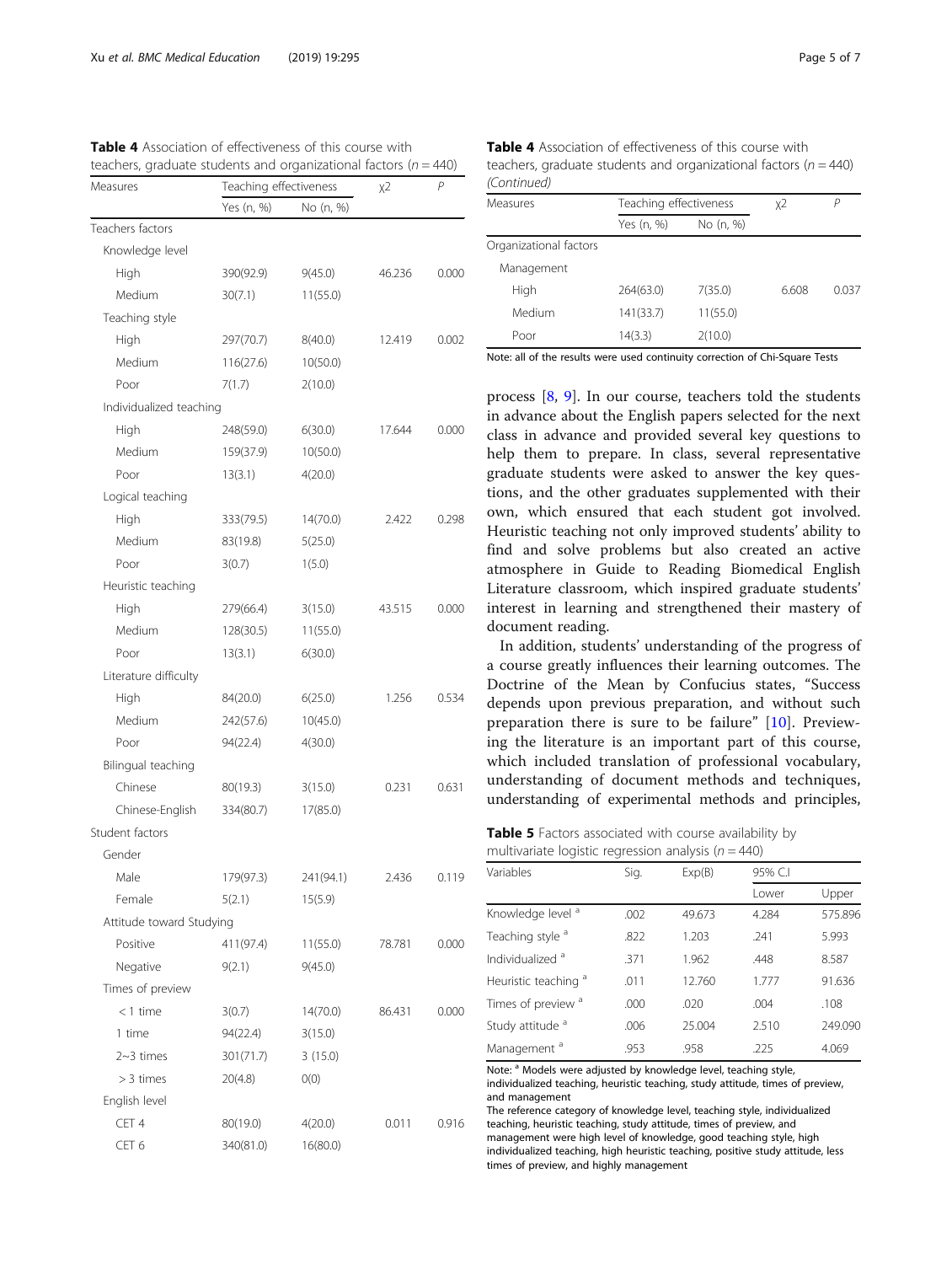<span id="page-5-0"></span>reading of reference materials, and summarization. This approach is different from flipped classrooms, which mainly foster student ownership of learning through the completion of preparatory work and being more interactive during actual class time. In addition, flipped classrooms allow students to learn at their own pace and give them the flexibility to use electronic resources [[11](#page-6-0)]. In our study, we found that previewing literature is effective. However, we think it appropriate to consider flipping the classroom in the implementation of this course in future. Most medical graduate students' perceptions of research are largely positive, as they perceive that their rigorous academic experiences contributed to their career progression, helped them to identify their career paths [\[12,](#page-6-0) [13](#page-6-0)], increased their confidence regarding their professional position [[14](#page-6-0)], and provided an opportunity to integrate and apply their findings in their practice  $[15, 16]$  $[15, 16]$  $[15, 16]$  $[15, 16]$ . Consistent with these finding, our study showed that a positive attitude toward studying was associated with course effectiveness. Indeed, students' positive attitudes toward research increased their interest in applying principles they learned to the practice of medicine [\[17\]](#page-6-0). Although Chinese medical postgraduates encounter a substantial language obstacle in their academic pursuits [[18\]](#page-6-0), our study showed that the English literacy level, which is known as the "College English Teaching (CET)" level in China [[19](#page-6-0)], was note shown to not influence the effectiveness of the course, likely because the college students' English literacy level has significantly improved in China in recent years [[20](#page-6-0)].

Although our study found that the course management factors, such as teaching objectives, organization, coordination, and assessment system, have no impact on the course effectiveness, we believe that good course management practices and course reforms are needed to improve course efficiency in future. Indeed, in order to enhance the effectiveness and influence of this course, we have already started to organize and implement Small Private Online Courses (SPOCs) in multiple medical schools in China.

This study has some limitations. Since this course is an optional elective rather than a compulsory course, participants from a self-selected group are interested in learning English literature. Thus, the evaluations and recommendations in the questionnaires received may not represent all student groups in our university.

### Conclusions

New postgraduates enrolled in medical school felt they effectively understood the scientific and scientific research design after taking the Guide to Reading Biomedical English Literature course. The students thought the course performed well when the teacher was knowledgeable and when teaching was heuristic. However, several factors evinced little differences,

including logical teaching, difficulty of papers selected, bilingual teaching, teaching style, individualized teaching, gender, students' English literacy level, and course management. The findings suggested that integration of medical knowledge into heuristic teaching could improve the effectiveness of the course. It is also particularly important to develop graduates' selflearning ability in medical school. Based on our study, we think it appropriate to consider possible interventions for the course in future, especially a focus on teachers' knowledge and heuristic teaching methods, students' attitude and motivation, and the introduction of flipped classrooms.

### Additional files

[Additional file 1:](https://doi.org/10.1186/s12909-019-1731-7) Final Examination. (DOCX 23 kb) [Additional file 2:](https://doi.org/10.1186/s12909-019-1731-7) Questionnaire for the Literature Guide. (DOCX 25 kb)

#### Abbreviations

95 % CI: 95% confidence interval; AOR: Adjusted Odds Ratio; CET: College English Teaching; SPOC: Small Private Online Course

#### Acknowledgments

Not applicable.

#### Authors' contributions

The manuscript has been read and approved by all the authors. ZPX, MJJ and GLW conceived and designed the study. JFQ, BYY, LCa and LCh devised the methodology of the paper, ZPX and MH acquired the data. ZPX analyzed and interpreted the data. ZPX and MJJ drafted the article. PH gave suggestions in statistics. All authors read and approved the final manuscript.

#### Funding

This work was supported by Jiangsu Key Project of Graduate Education Reform (Project Number: JGZD18\_012), Graduate Education Teaching Reform Project of Nanjing Medical University (SPOCZD201902), and Jiangsu Province Graduate Education Teaching Reform Research and Practice (JGLX14071). None of the funding providers contributed to the content or writing of this article.

#### Availability of data and materials

The datasets during and/or analyzed during the current study are available from the corresponding author on reasonable request.

#### Ethics approval and consent to participate

As only descriptive data was collected, and no intervention were performed, the study was regarded as exempt from formal ethical approval according to the Medical Faculty of Nanjing Medical University. Special measures were undertaken to guarantee the anonymity of the participants. Written informed consent to participate in the research was obtained from all participants.

#### Consent for publication

Not applicable.

#### Competing interests

The authors declare that they have no competing interests.

#### Author details

<sup>1</sup>Department of Pathogen Biology, Nanjing Medical University, Nanjing, Jiangsu 211166, People's Republic of China. <sup>2</sup>School of Public Health, Nanjing Medical University, Nanjing 211166, Jiangsu, China. <sup>3</sup>Graduate school, Nanjing Medical University, Nanjing 211166, Jiangsu, China. <sup>4</sup>Teaching affairs office Nanjing Medical University, Nanjing 211166, Jiangsu, China.